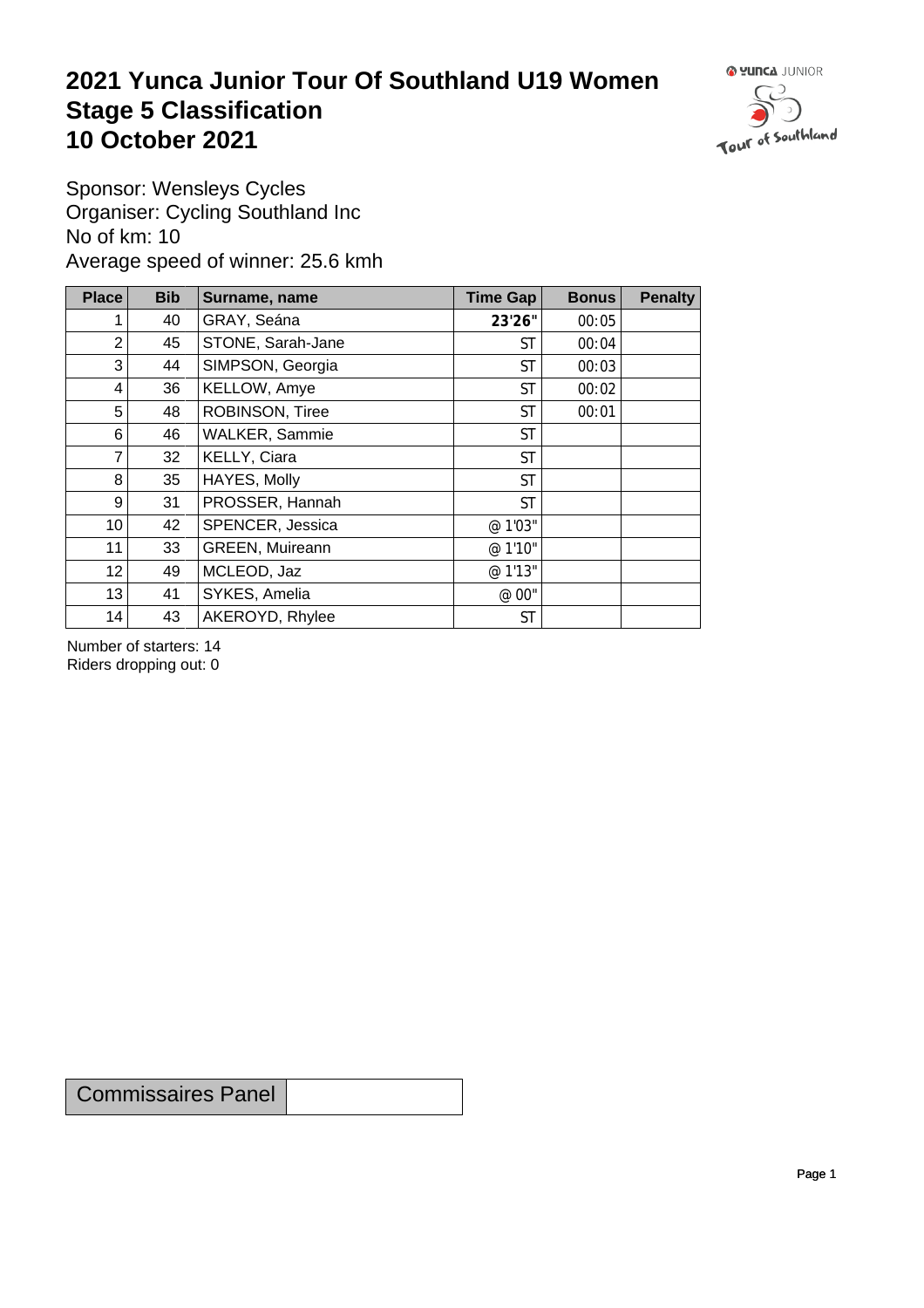## **2021 Yunca Junior Tour Of Southland U19 Women General Classification (Stage 5)**<br>10 October 2021 **10 October 2021**



Organiser: Cycling Southland Inc

| Place          | <b>Bib</b> | Surname, name          | <b>Time Gap</b> |
|----------------|------------|------------------------|-----------------|
|                | 41         | SYKES, Amelia          | 3h56'28"        |
| 2              | 43         | AKEROYD, Rhylee        | @ 13"           |
| 3 <sub>1</sub> | 40         | GRAY, Seána            | @ 22"           |
| 4              | 48         | ROBINSON, Tiree        | @ 28"           |
| 5              | 44         | SIMPSON, Georgia       | @ 38"           |
| 6              | 45         | STONE, Sarah-Jane      | @ 1'03"         |
| 7              | 36         | KELLOW, Amye           | @ 1'07"         |
| 8              | 31         | PROSSER, Hannah        | @ 1'12"         |
| 9              | 35         | HAYES, Molly           | @ 5'29"         |
| 10             | 32         | <b>KELLY, Ciara</b>    | @ 5'58"         |
| 11             | 46         | <b>WALKER, Sammie</b>  | @ 6'21"         |
| 12             | 33         | <b>GREEN, Muireann</b> | @ 7'03"         |
| 13             | 49         | MCLEOD, Jaz            | @ 8'15"         |
| 14             | 42         | SPENCER, Jessica       | @ 15'00"        |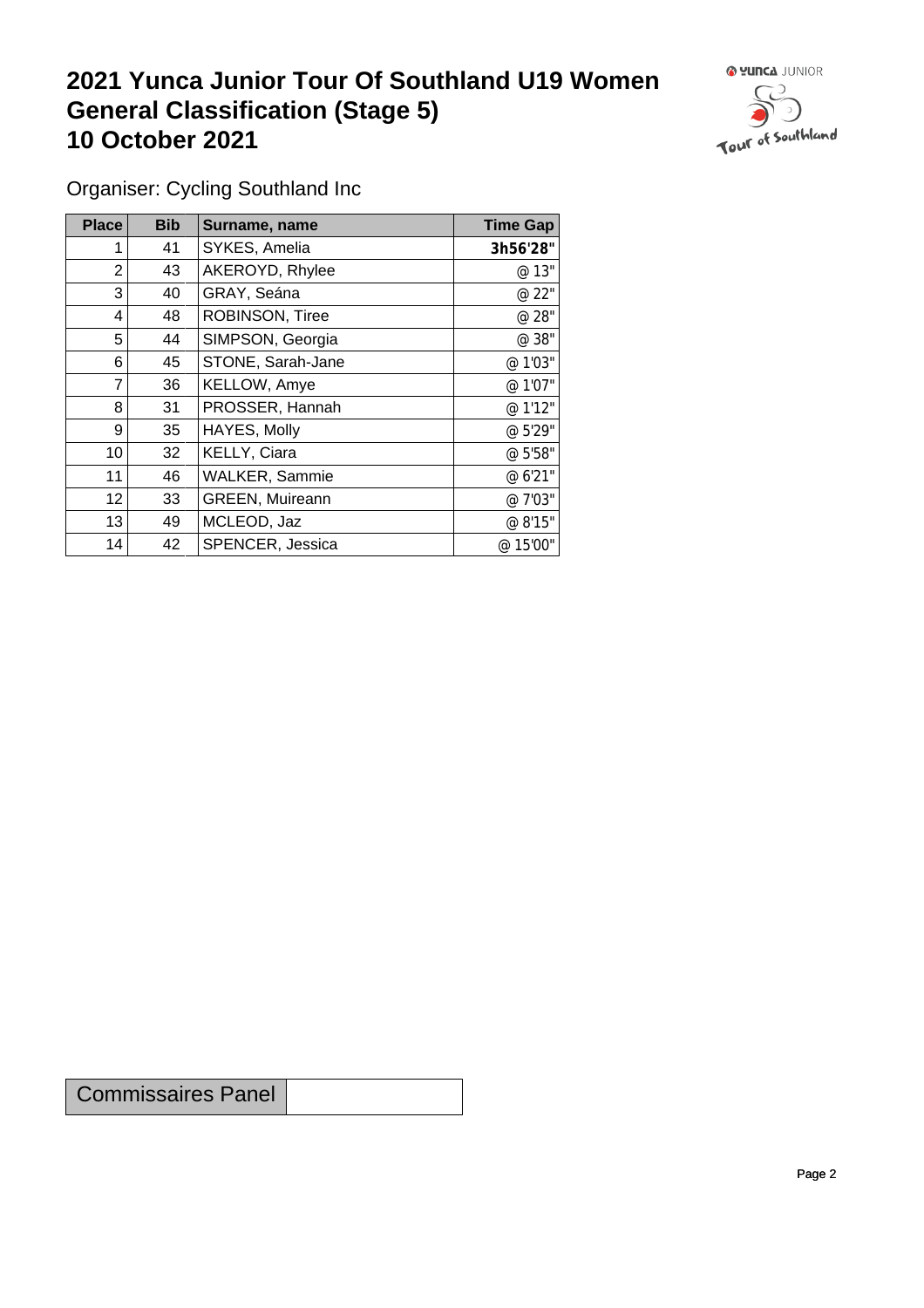## **2021 Yunca Junior Tour Of Southland U19 Women Sprint Classification (Stage 5) 10 October 2021**



Organiser: Cycling Southland Inc

| <b>Place</b> | <b>Bib</b> | Surname, name     | <b>Points</b> |
|--------------|------------|-------------------|---------------|
|              | 41         | SYKES, Amelia     | 12            |
| 2            | 43         | AKEROYD, Rhylee   | 10            |
| 3            | 33         | GREEN, Muireann   | 10            |
| 4            | 45         | STONE, Sarah-Jane | 6             |
| 5            | 40         | GRAY, Seána       | 5             |
| 6            | 46         | WALKER, Sammie    | 4             |
|              | 48         | ROBINSON, Tiree   | 3             |
| 8            | 44         | SIMPSON, Georgia  |               |
| 9            | 42         | SPENCER, Jessica  |               |